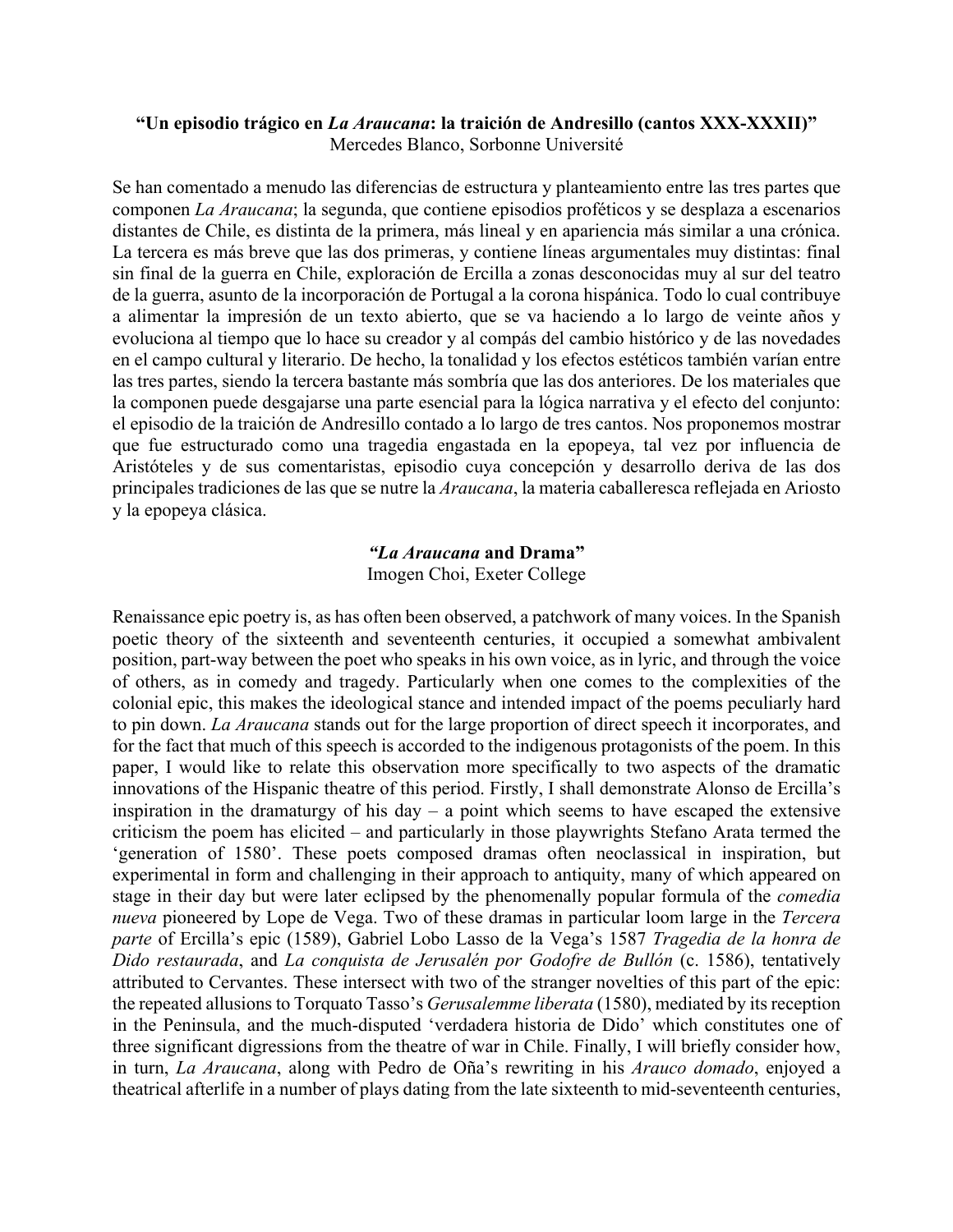and how these plays give us a distinctive insight into the elusive question of the contemporary reception of Ercilla's daring and surprising poem.

## **"Domestic Bliss and Strife: Fresia and Caupolicán in Ercilla's** *Araucana* **and Oña's** *Arauco domado"* Nicole Delia Legnani, Princeton University

If the virility of the victor is traditionally encoded in the preference for war and public spaces, whereas the femininity of the vanquished is encoded in a preference for love and private spaces, Fresia's public disavowal of Caupolicán with the *furia,* usually ascribed to male warriors, has proved troublesome for many critics of the *Araucana* in that the many inversions of the traditional contrapositions (victor/vanquished, war/love, public/private) in this epic poem, especially in the third part, do not seem to follow the ideological program of the Habsburg empire coherently. This paper focuses on the description of Fresia and Caupolican's marriage as a reversal of Book 6 in the *Iliad* and Book 4 in the *Aeneid*, which, in light of post-Tridentine reforms and their application in Spain's global empire, perform a poetic violence, both troubled and troubling, against the possibilities of genealogical succession among native elites in Chile. I conclude with the possibilities of reading the *Araucana* in light of Oña's *Arauco domado*, as Quint and Nicolopolous have done before me but to other ends. My interpretation of Oña agrees with Pittarello's appraisal of *Arauco Domado*; though clearly an inferior poem, it tames the Araucanians through an erotic means of conquest. In this sense, the fifth canto of the *Arauco Domado*, which allows readers to view Fresia and Caupolicán sharing a bath in the forest, resurrects the married couple in an erotic scene that serves a proto-criollo sensibility. This sensibility is itself contradictory as *criollos*  identify with the land of their birth, the civilizing mission of Hispanic Christianity, but also with abstract notions of indigeneity and indigenous victimization. In this way, Oña shall attempt to erase the horrors of the death of Caupolicán and the eradication of his lineage meted out, in part by Fresia, in the gender-troubling canto 33 of the third part of Ercilla's *Araucana*.

#### **"The idea of Empire in Alonso de Ercilla's** *La Araucana"* Raúl Marrero-Fente, University of Minnesota

Although the main focus of *La Araucana* is the conquest of Chile, the poem includes three independent sections that narrate military and political events that take place on the other side of the Atlantic: The Battle of Lepanto, the Battle of Saint Quentin and the annexation of Portugal by Philip II. In recent years, scholars have started to pay increased attention to these sections, but there is still considerable work to be done to understand their significance within the overall plan of the poem. This paper offers a fresh interpretation of the idea of empire in *La Araucana* by examining the connections between the different discursive formations in relation to its cultural context. More specifically, this paper illuminates the innovations offered by Alonso de Ercilla in regards to the idea of empire by situating *La Araucana* within sixteenth century Spanish political theory, theological and judicial doctrines, and the classical and renaissance literary tradition. In addition, this paper applies contemporary critical theory to offer a revisionist assessment of the theoretical debates that inform *La Araucana*.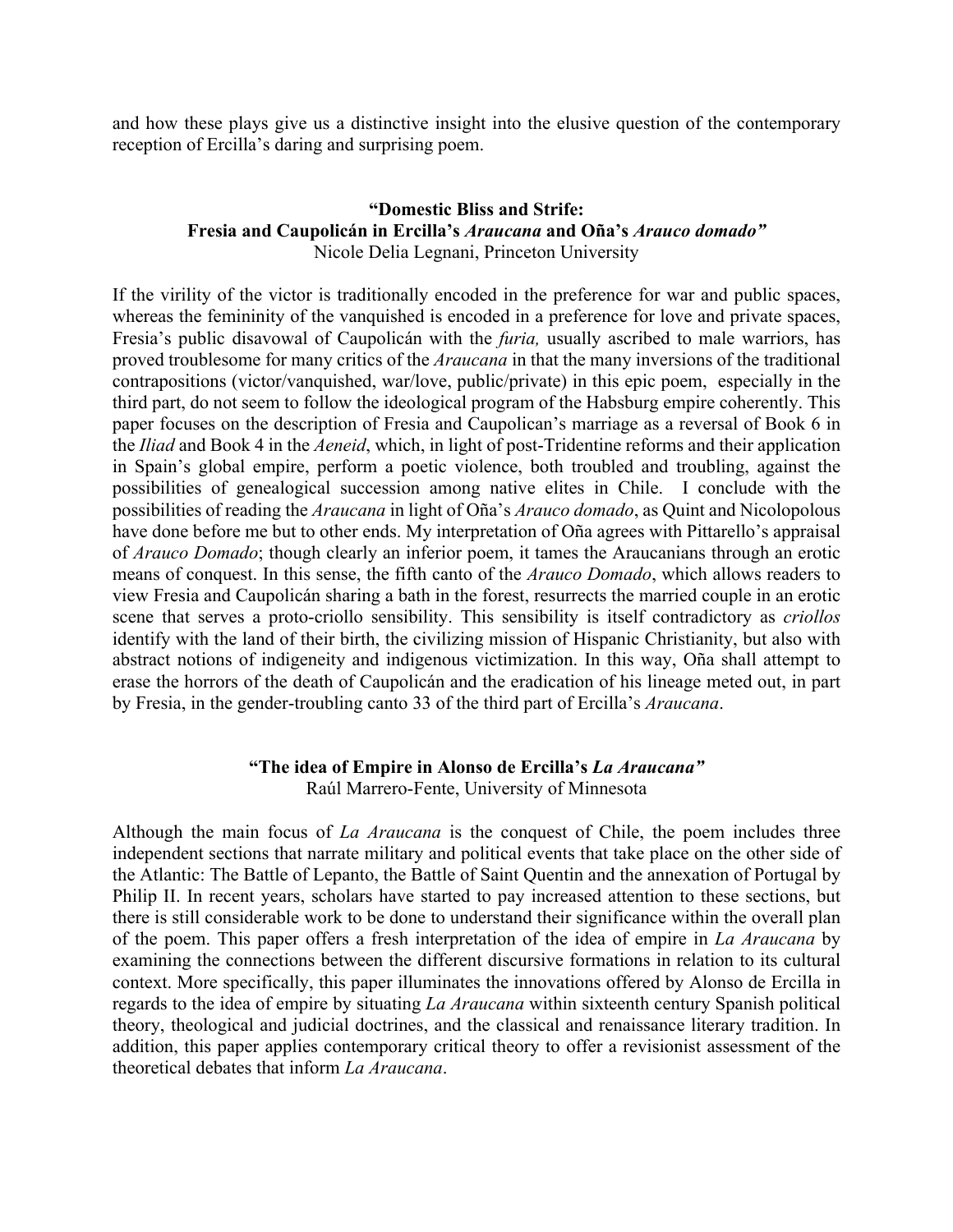## **"How Alonso de Ercilla Invented Himself as a Poet and Witness Throughout the Three Parts of** *La Araucana"* Auge Plagnard, Université Paul-Valéry de Montpellier

Ercilla published his only poem *La Araucana* in three parts, each at the distance of a decade: 1569, 1578 and 1589. Throughout these years, Ercilla's position evolved considerably: in life, from young man to old; in social condition, from soldier to businessman and courtier; in the republic of letters, from unknown poet to respected examiner of the poetry books published in Castile. In my paper, I intend to reread the poem through a diachronic lens, focusing specific attention on the diverse roles played by Ercilla throughout his literary career and in his own text. I suggest that during those twenty years, the young poet discovered and developed the extraordinary abilities of a very specific authorial posture, that of the witness. In my view, Ercilla differs from other historical and poetic testimonies and he did not depict himself as a spectator and actor merely due to his participation in the *guerras de Arauco*. Long after leaving Chile and his military career, he invented a poetic pattern capable of promoting, in poetic terms, a specific kind of involvement in war narration. Examples of the tools used for this operation include the progressive alterations of the text by Ercilla himself, an emphasis on movement through *enargeia*, the rising presence of Ercilla as a character and leader of the plot, and his figuration as an author. These can all be used to explain the coherence of each part of the poem and the three steps in Ercilla's epic composition.

# **"Empathy, Indigeneity, and Empire in Ercilla's** *Araucana* **and Cervantes'** *Numancia"* Cory Reed, The University of Texas at Austin

A major point of comparison between *La Araucana* and *Numancia* is both works' depiction of indigenous populations beset by imperial conquest, which creates sympathy, or at least identification, in the reading public or theatrical audience. In this paper, I analyze the ways in which Ercilla and Cervantes use heroic forms of verse and drama in order to generate empathetic responses in their respective publics, employing recent approaches from the interdisciplinary field of cognitive studies that envision empathy as an evolving process of affective and intellectual response to literary texts and theatrical performance. In particular, the empathy-altruism hypothesis, which posits a clear connection between empathetic response and the potential for contemplating or taking action, is a valuable framework for studying these works in the political contexts of the *New Laws*, Bartolome de las Casas and the Valladolid debates, and the political/economic crisis of empire in the last decades of the sixteenth century.

## **"Epic Suffering:** *La Araucana***, Humanism and the Meaning of Wounded Bodies"** Luis Fernando Restrepo, University of Arkansas

A disfigured Amerindian warrior grieved by his surviving lover, a mutilated native, wailing women pulling out their hair, and an impaled hero, these are some of the representations of wounded and ailing bodies in Alonso de Ercilla's epic poem *La araucana.* A rich iconography of suffering bodies gives the epic the material support to construct its aesthetic project, endowing with meaning death, war, and colonial violence. Although the human body has been a key symbolic element of the epic tradition from the song of ilium to the American war movies, this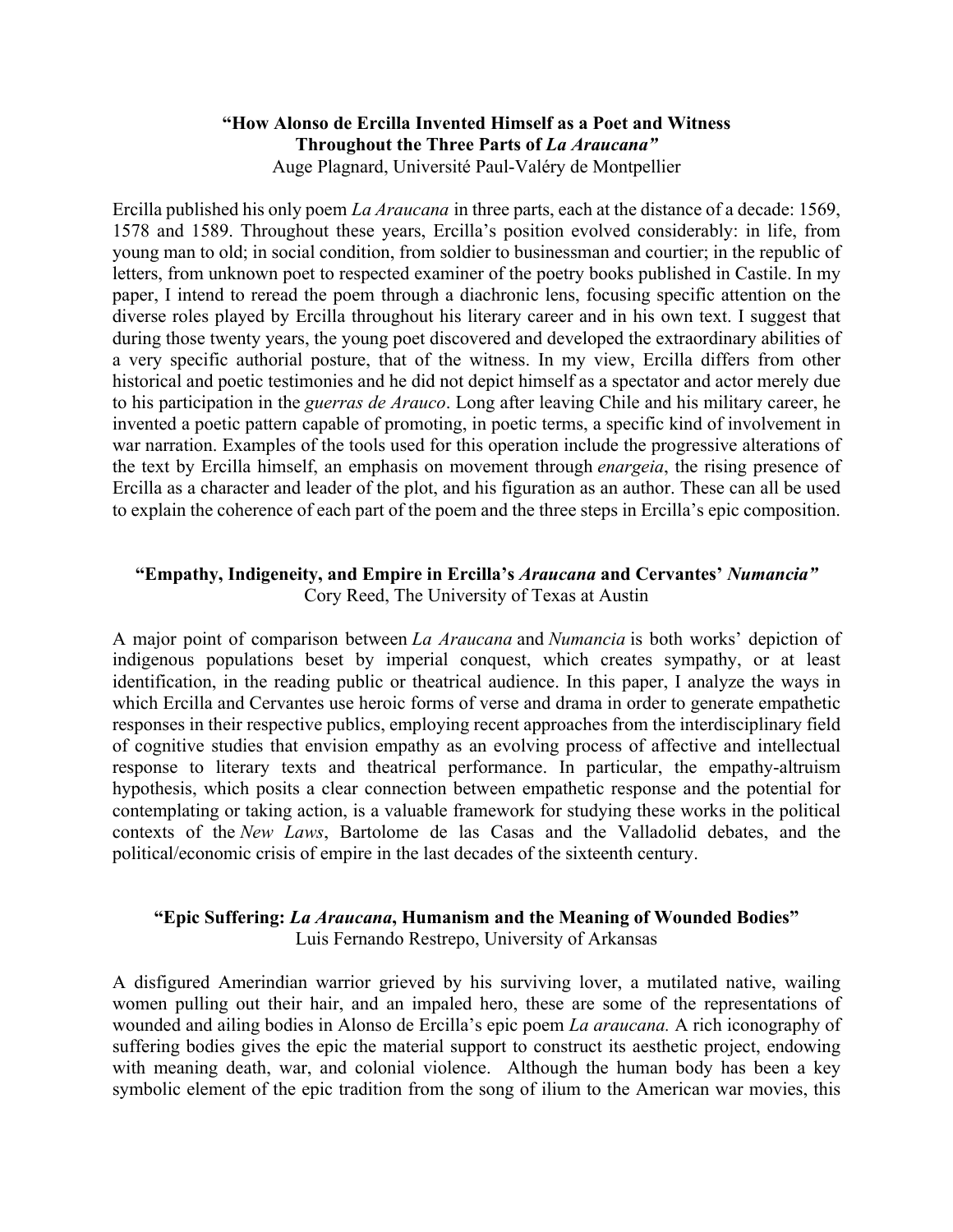presentation pays attention to the notion of the body and soul in Renaissance humanist thought, based primarily on Juan Luis Vives' *De anima et vita (1538).* Without seeking to establish a direct textual filiation between *De anima* and *La Araucana*, the main focus of this study is to examine how the Renaissance epic exploits the symbolic potential of the *mise-en-scène* of suffering bodies. Paradoxically, it is through the suffering of distant others that early modern Europeans come to understand their own humanity. However, these are not universal truths but historically determined and rhetorically designed perspectives. The epic, a highly-esteemed genre in the period, allows us to explore the visual and narrative forms mediating the "Real" experience of colonial violence and the precariousness of human existence.

## **"Reading Beyond the Margins: The First English Translation of Ercilla's** *La Araucana* **and the Anglo-Spanish War"** María Gracia Ríos, Pontificia Universidad Católica del Perú

A partial English translation of Alonso de Ercilla y Zuñiga's epic poem *Araucana* (1569, 1578, 1589), titled *The Historie of Araucana,* is located at the Lambeth Palace Library in London (MS. 688). Attributed to Sir George Carew, who served under Elizabeth I during the Tudor conquest of Ireland and who was later appointed President of Munster, this prose version of Ercilla's poem shows how English writers turned to Spanish literature in their attempt to build their own historiography of colonization. It also demonstrates that those Spanish translations that appeared in the sixteenth century prior to English overseas expansion shaped English expectations of what they would encounter in America. In this essay, I will study *The Historie of Araucana* in light of the Anglo-Spanish conflict that took place during the last decades of the sixteenth century. I will demonstrate that, besides revealing how English writers imitated the rhetoric of their European foes; this translation also shows that Englishmen were interested in acquiring information on the territories located at the far south of America. In addition, I will show that precisely because of its epic origin, *The Historie of Araucana* reveals the series of complications that resulted from trying to portray the frontiers of possession. A comparative approach that includes this text as well as other English narratives and cartographic materials that explored both these territories and their populations will shed light on the ways in which European nations were trying to re-establish the limits of the Spanish overseas empire.

## **"A Diminishing Perspective: First-Person Narrative in** *La Araucana* **and "The Captive's Tale" of Cervantes"** Stephen Rupp, University of Toronto

Criticism of classical epic has emphasized the distanced and impersonal perspective from which its events are narrated. Its actions take place in a remote past, and its heroes are superior to other human beings in their skillful exercise of force and their commitment to the practices and values of war. In contrast, early modern texts in the epic tradition often describe recent conflicts from the perspective of a soldier who has participated in them. In such works the narrator can claim the authority of a direct witness and speak of the violence that he has both exercised and suffered. This subjective and immediate viewpoint contrasts with the established epic convention of temporal and ethical distance. The uses and consequences of first-person narration can be studied in *La*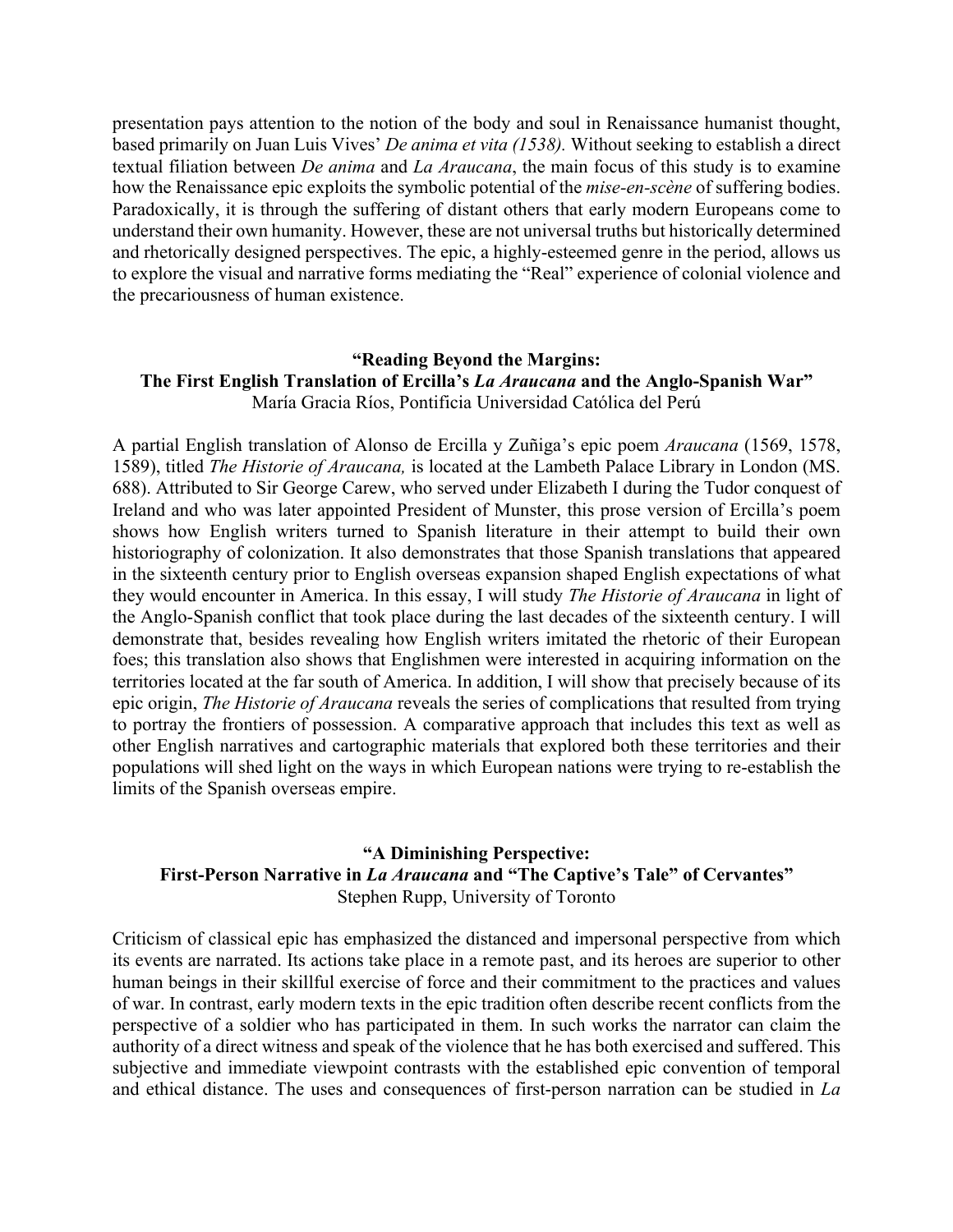*Araucana* and in "The Captive's Tale" in *Don Quixote* (I. 39-42). In the case of *La Araucana,*  Ercilla begins his narrative with events that preceded his arrival in Chile and so describes early battles and skirmishes in which he did not participate. His account of the destruction of Villagrán's forces at Andalicán (Cantos V-VI) can be contrasted to his narrative of the Araucan assault on the Spanish at Purén (Canto XXVIII). In each of these episodes Spanish soldiers experience a sudden and forceful assault in an enclosed place. The first, in which Ercilla is not present, draws on techniques of classical epic to celebrate the force and valor of the combatants on both sides: animal similes, battle speeches, encounters at arms that stress the excellence of specific warriors. The second, in which Ercilla participates as a combatant, records his experience of entrapment in the narrow pass at Purén. Ercilla's eyewitness narrative and a simile of a storm describe the density of the Araucan assault and the dispersal of the Spanish troops into small defensive groups. The focus here is on the trials of common soldiers, rather than the virtues of epic warriors. A similar perspective shapes "The Captive's Tale," in which Cervantes's narrator records his isolation from his fellow soldiers at Lepanto and the trials of a failed defense against superior numbers of Ottoman troops at Tunis and La Goleta. In both Ercilla and Cervantes, first-person narration displaces the distanced perspective of the received epic tradition.

#### **"Ercilla's Ambivalent Reception of Virgil"**

Shaun Ross, University of Toronto

This paper will consider *La Araucana*'s complex and conflicted response to Virgil's *Aeneid*, arguing that Ercilla's ambivalent attitude to his poetic predecessor reflects a recognition of the tension between two different roles the author hopes to occupy through his poem: on the one hand an epic poet composing a celebration of the Spanish monarchy and empire, and on the other hand a soldier presenting a personal account of the messy realities of warfare. Focussing on the Dido episode in Cantos 32-33 of *La Araucana,* this paper will borrow concepts from theorist Rita Felski, a major figure in the recent post-critical turn in literary studies, to reconsider the familiar debate about whether Ercilla's poem takes a fundamentally pro-imperial or anti-imperial stance.

#### **"Ercilla and the Rise of Lyric Theory in Late Sixteenth-Century Spanish Poetry"** Felipe Valencia, Utah State University

The episodes in which indigenous women sing their tales of love and loss constitute, as several critics have noted, lyric digressions from the historiographical and epic project of the poetprotagonist of *La Araucana*. In this paper, I would like to revisit this topic by paying closer attention to two problems: the gendering of epic as masculine and lyric as feminine that these episodes suggest, and how Ercilla's take on lyric fit into and affected Spanish poetry and poetics, particularly lyric practice and theory, in subsequent years. What does the ventriloquization of feminine voices, as Elizabeth Harvey would call it, mean for the masculinity of Ercilla's poetic persona? How does Ercilla's gendering of the lyric voice as feminine compare to other statements on the lyric, particularly Herrera's double poetics of the lyric in *Obras de Garcilaso de la Vega con anotaciones* (1580) and *Algunas obras* (1582)? None other than Ercilla, after all, wrote the *aprobaciones* for these two works. I also propose to examine the rest of Ercilla's concise and often insightful *aprobaciones* to some of the most notable collections of lyric or theoretical discussions of poetics at the time, including *Tesoro de varias poesías* (1580) by Pedro de Padilla, *Cancionero*